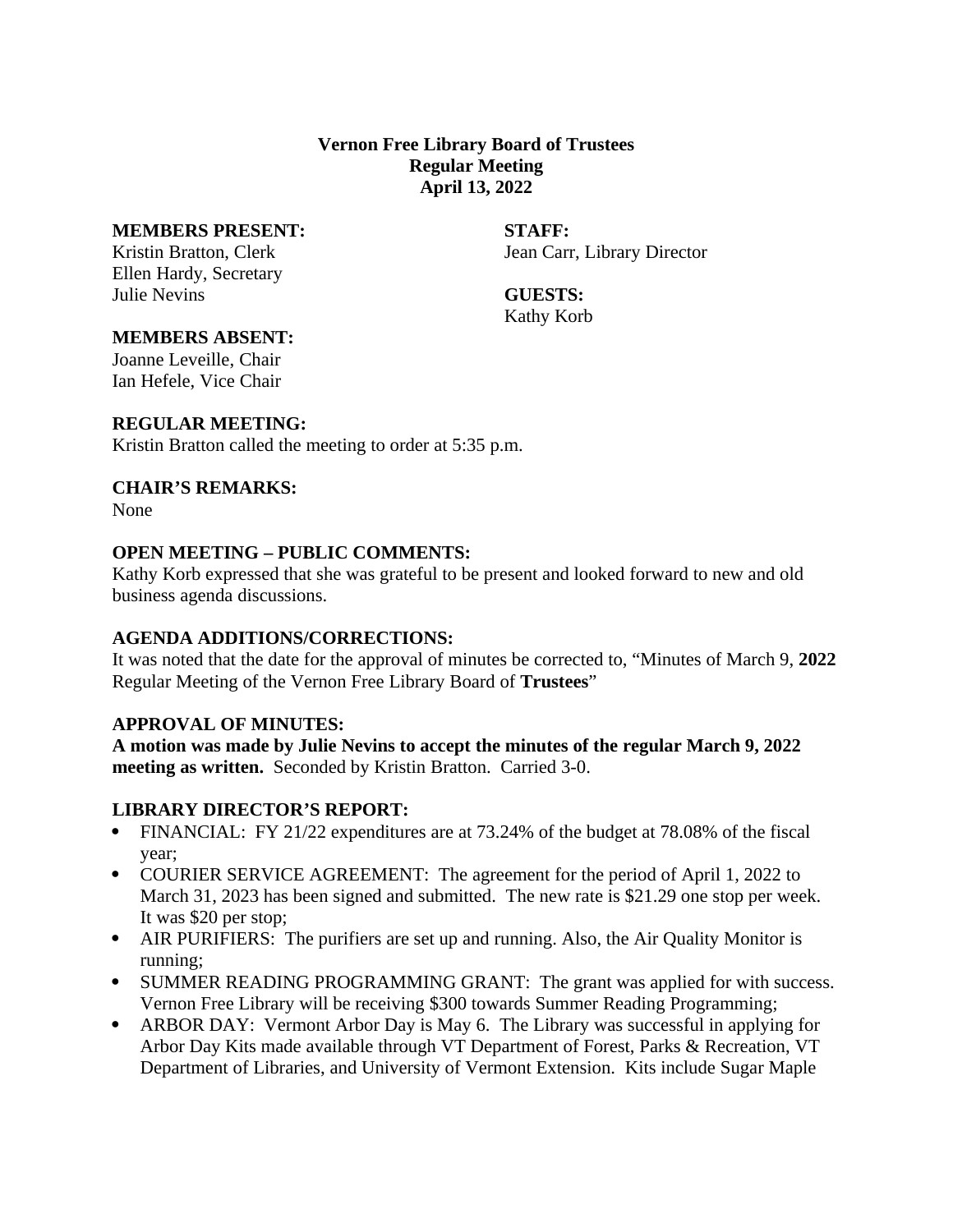Seed Packets, Tree Scavenger Hunt, and Vermont Tree Guide. Jean Carr is planning to make up Arbor Day Celebration Kits for give away to patrons;

· NEW ARPA GRANT OPPORTUNITY THROUGH VTLIB: This grant is much like the last grant but there is an emphasis on developing diversity in the collection. The grant information and the budget worksheet are the same as the last ARPA Grant. VTLIB states they are still working out details. Vernon Free Library will able to apply for \$1,161. The application is not available until April 15. Application deadline is May 11. Monies have to be spent by September 30, 2022.

The trustees and staff reviewed the expenditures to date from the first ARPA grant. Sneeze shields in the public computer area and two air purifiers (with limited filters) have been purchased. There is still \$1,625 available for the purchase of additional poly furniture to be utilized in the outdoors area. Possible uses for the next grant monies could be additional filters for the air purifiers, pop-up tent/canopy (possibly with side panels) for outdoor use and portable folding tables;

· LIBRARY FLYER: A flyer for use at Town Meeting in lieu of a power point presentation was reviewed.

# **NEW BUSINESS**

- The script for Town Meeting was reviewed and edited integrating scripts prepared by the Chair and staff. Assignments of articles for presentation were completed. The completed document was shared with trustees and staff.
- · A Plant, Book & Bake Sale was discussed. It was decided that a book and bake sale would be held in conjunction with the town-wide tag sale on May 21, 2022 from 8 a.m. to 12:00 noon. The book sale will start to be set up a few days prior to the sale and will be dismantled by June 3, 2022. Individually wrapped baked items may be delivered to the Library on Thursday, May 19, 2022 or the day of the sale.
- Regarding the mask mandate, Jean Carr explained the Selectboards' position that the mask mandate has been rescinded for the building (basically the lobby area) and that town office personnel can make the choice for their areas.

Jean Carr polled the staff and volunteers regarding masking. Kathy Korb, as a volunteers, indicated that she more comfortable with masking.

## **It was moved by Ellen Hardy to continue requiring patrons, volunteers and staff to wear masks while in the Vernon Free Library.** Seconded by Julie Nevins. Carried 3-0.

#### **OLD BUSINESS**

- The review of the Library Director job description was tabled until the June 2022 meeting.
- The review of the Staff job description was tabled until the June 2022 meeting.
- The trustees reviewed the Gift Fund Policy and it was noted that since it is a policy it would need to be signed by all trustees. The document will be amended and will be acted on at the May 11, 2022 meeting.
- · Gift fund expenditures regarding the purchase of new blinds for the Library was tabled until the May 11, 2022 meeting.